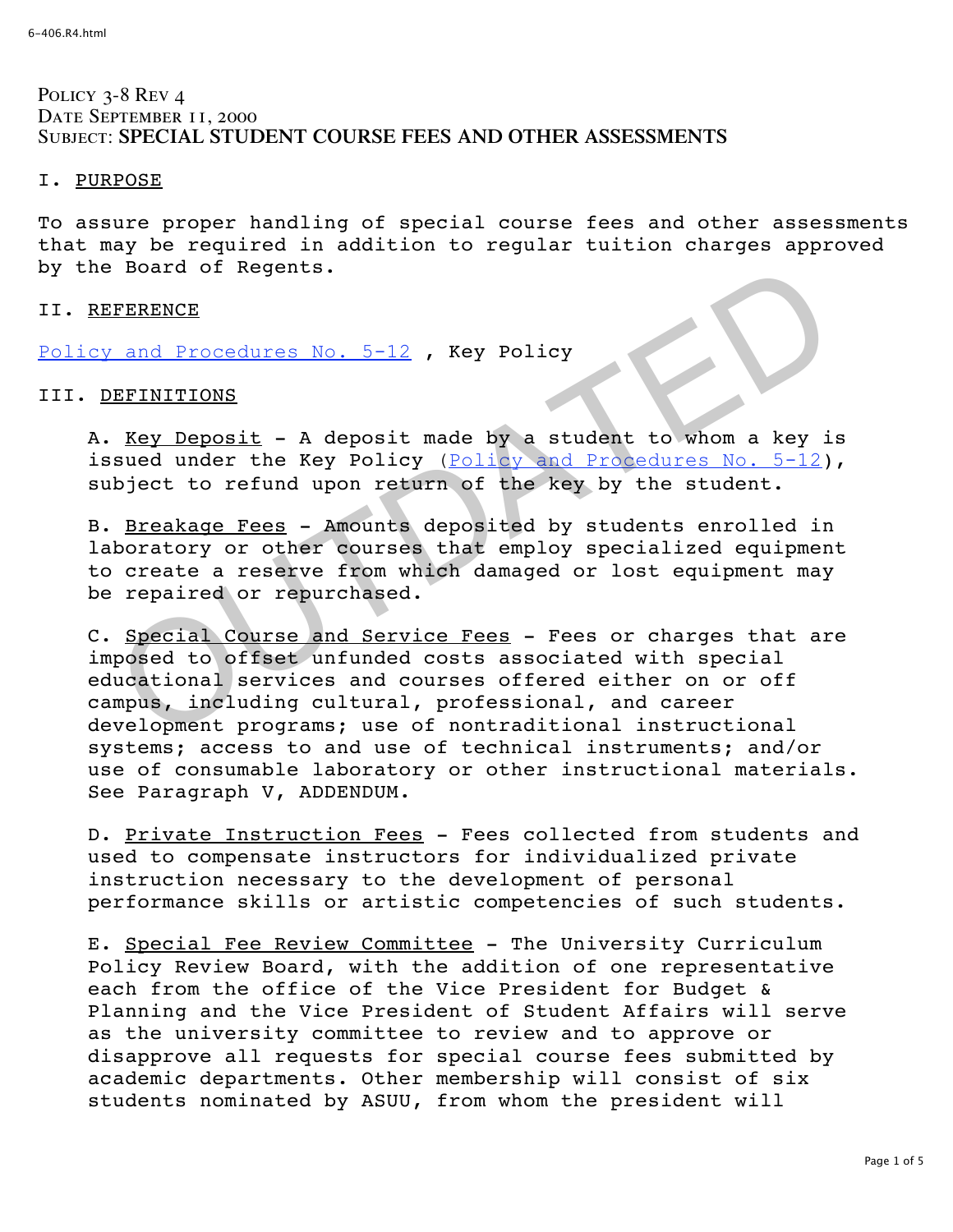appoint four students. The Committee will convene annually or as directed by the Chair, and it will report annually to the Senate.

#### IV. POLICY

## A. Key Deposits

Keys may be issued to individuals for access to lockers within buildings after payment of an approved locker key deposit, which will be credited to a general fund liability account. Issuance of keys for access to buildings and rooms is governed by the University Key Policy, Policy and Procedures No. 5-12.

1. An individual requesting a locker key is required to make a deposit for each key with the university cashier. The amount of deposit will be set by the Special Fee Review Committee. A receipt will be issued by the cashier. ildings after payment of an approved locker key deposit,<br>iclub in eredited to a general fund liability account.<br>suance of keys for access to buildings and rooms is govern<br>the University Key Policy, <u>Policy and Procedures N</u>

2. The locker key will be issued by the department to the individual on presentation of the deposit receipt. The department will retain the receipt until such time as the individual returns the locker key.

3. Upon surrender of the locker key, the department returns receipt to individual, who may present the deposit receipt to the university cashier for refund of the deposit.

#### B. Special Course Service Fees

1. Colleges, departments, and other operating units of the University of Utah are not authorized to impose, collect, or deposit to their own account any special course service fees, except to the extent authorized pursuant to this policy.

2. Proposals to impose special course service fees must be submitted in writing by academic departments, through the cognizant dean, to the Special Fee Review Committee.

3. All special course service fees duly approved pursuant to this policy must be paid directly to the university cashier or designated representative of the cashier. The cashier's receipt for the payment will be accepted as evidence that the individual is eligible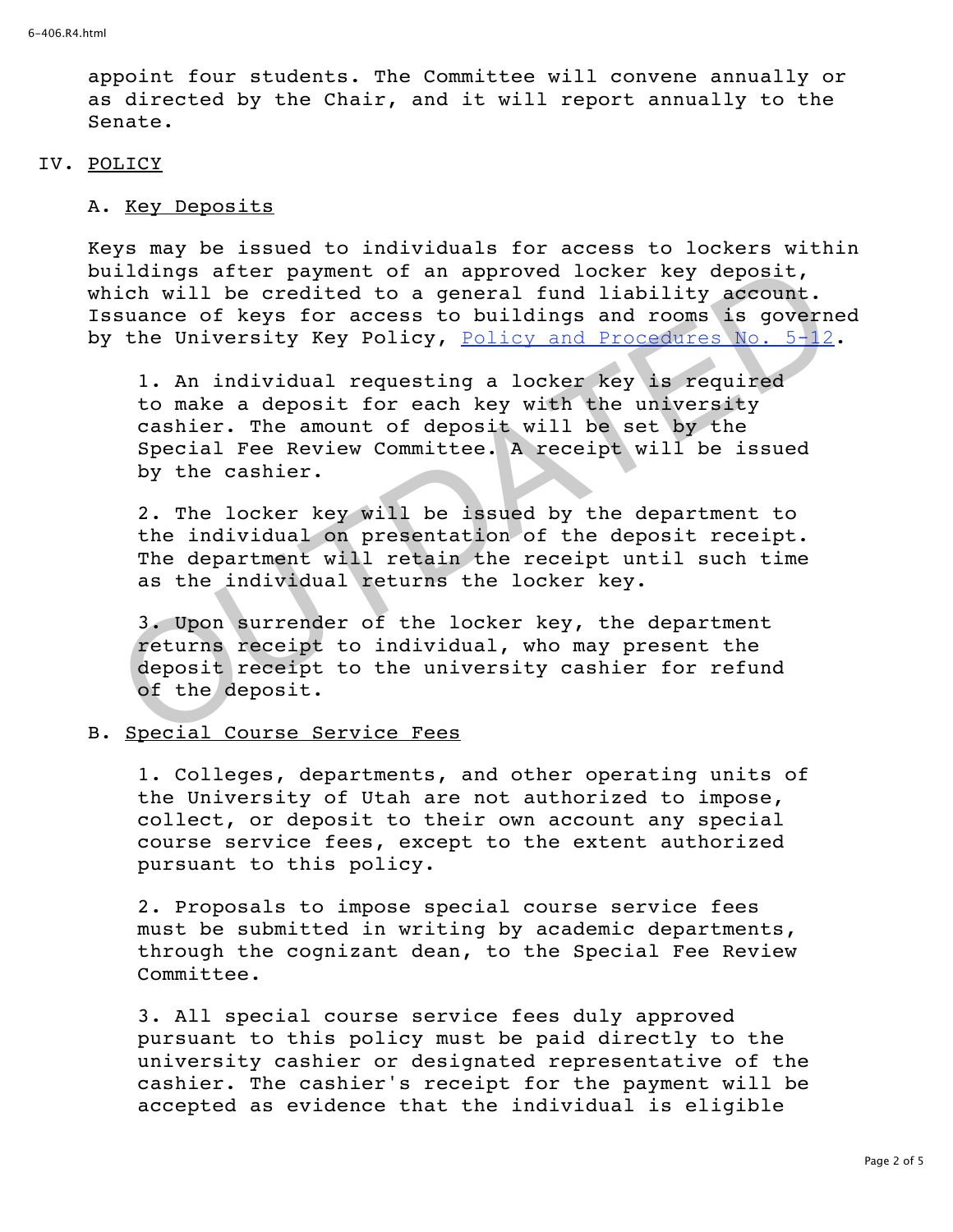for the special educational service or program for which the fee was imposed.

## C. Breakage Fees

Approved breakage fees must be deposited with the university cashier. Appropriate breakage coupons will be issued. Refunds will be given for unused coupons upon presentation to the cashier.

## D. Private Instruction Fees

Approved fees for private instruction must be paid to the university cashier. The department will be provided budget support for private instruction based upon the revenue derived from such private instruction fees.

## E. Instructional Materials

Required materials, such as syllabi, outlines, extracts, special publications, reading materials, and other classroom instructional aids intended to be sold to students, must be distributed through the University Bookstore, or other available off-campus sources, unless special arrangements to the contrary are previously approved in writing by the cognizant vice president, with the concurrence of the Vice President for Administrative Services. Private Instruction Fees<br>proved fees for private instruction must be paid to the<br>iversity cashier. The department will be provided budget<br>pport for private instruction based upon the revenue deriv<br>om such private instructi

# F. Approval Authority

1. The Special Fee Review Committee is authorized to approve and to adjust the amount of previously approved key deposits, breakage fees, special course service fees, and private instruction fees as budgetary circumstance may require, after careful consideration of each request and the views of the affected departments, colleges, and students.

2. The appropriate operating units shall give reasonable notice of required fees and deposits approved under this policy prior to each academic semester or session in which the fees or deposits are required. See Paragraph V, ADDENDUM.

3. A report of all fees and deposits approved under this policy shall be submitted annually to the president for review.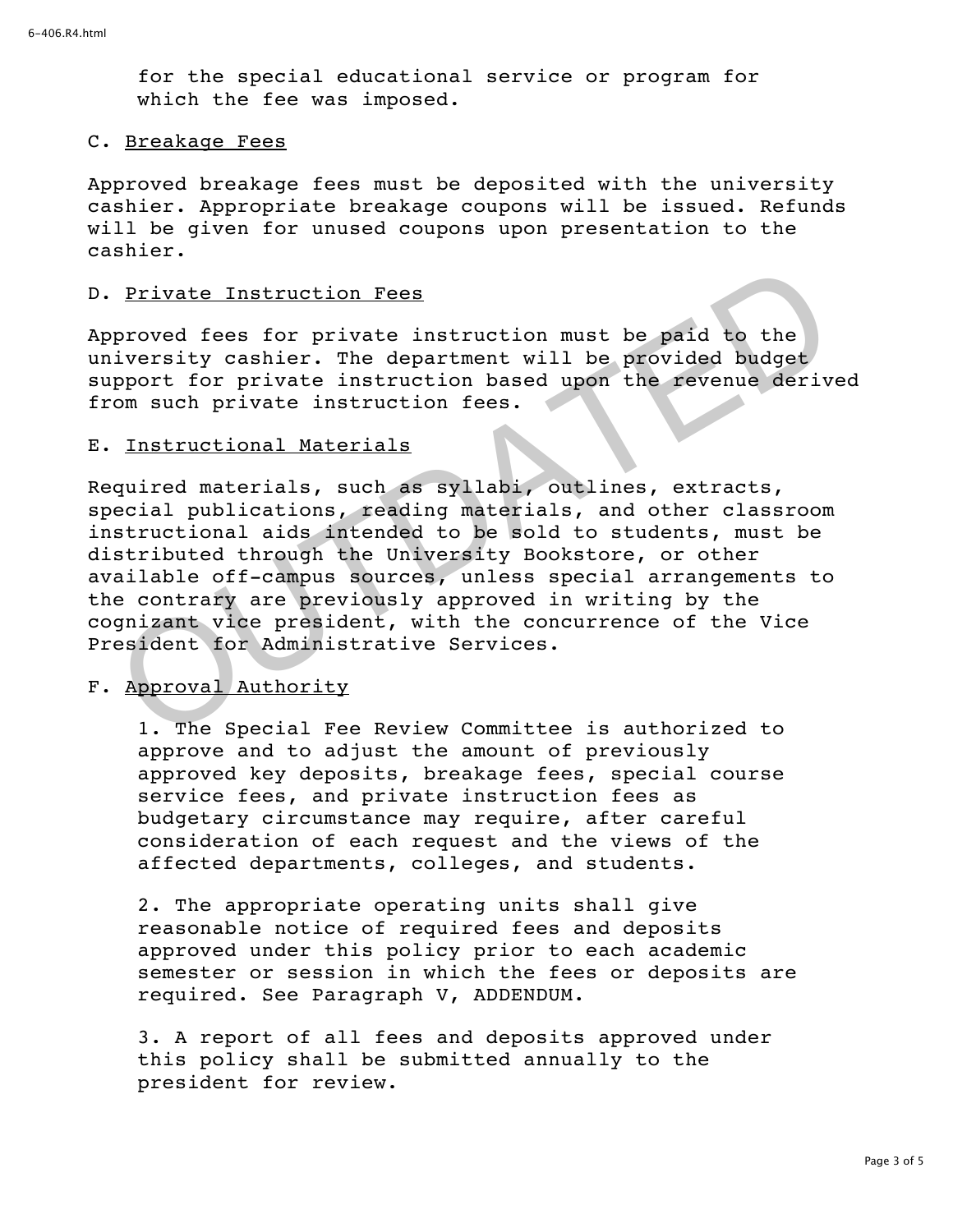## G. Exceptions

Specific exceptions to this policy may be approved by the president on recommendation of the cognizant vice president.

## V. ADDENDUM

# A. General Policy Guidelines for Special Course Fees

1. Income from Special Course Fees is restricted to specific course costs and may not be used to augment general categories of departmental budgets, i.e., supplies and equipment, travel, salaries or computing costs, and may not be deposited into development accounts. I. Income from Special Course Fees is restricted to<br>specific course costs and may not be used to augment<br>general categories of departmental budgets, i.e.,<br>supplies and may not be deposited into development<br>costs, and may n

2. Special Course Fees may be approved for:

a. Consumable Instructional Materials: lab or studio supplies, breakage, photo lab materials, films, chemicals, handouts, electronic kits, etc.

b. Use of Specialized Facilities: key deposits, darkrooms, practice rooms, special equipment, language labs, etc.

c. Instructional Materials & Services: film and tapes, special syllabi, private instruction, etc.

d. Curriculum Enhancement: field trips, trail fees, leadership labs, etc.

e. Other Specialized Services: testing and exam fees, counseling, etc.

# B. General Policy Guidelines for Special Service Fees

Special Service Fees may be approved for extraordinary services associated with specialized educational programs. Income from such fees can be used for the sole purpose of offsetting the cost of proiding those services specified in the proposal presented to and approved by the Special Fee Review Committee.

# C. Length of Approval Period

Approval for Special Course and Service Fees are granted for a